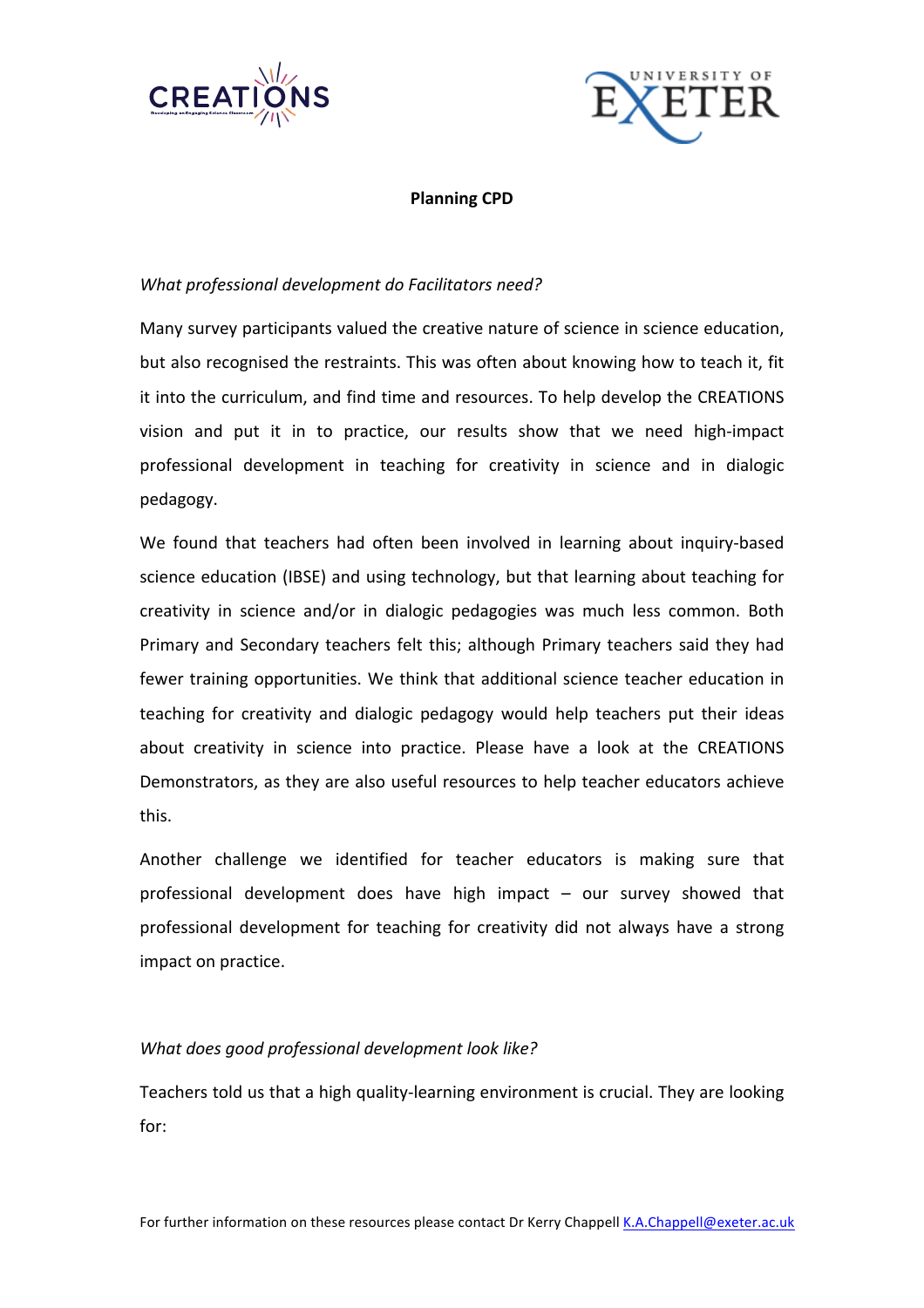



- Opportunities to participate in courses (either face to face or through online study)
- Evidence-based teaching suggestions
- A non-judgemental and supportive learning environment so that they feel able to take risks and try out new ideas
- Autonomy over their learning, with individualised learning that allows for self-direction
- The chances to network with peers, collaborate, reflect on and share good practice.

At CREATIONS, we aim to engage with teachers by providing a suite of resource materials, please see the Resources page. These materials will enable you to explore teaching for creativity in your lessons with support and independence. Good professional development also includes opportunities for educators to network with peers, collaborate, reflect on and share good practice. In this way, teacher *agency* and empowerment, and *individual, collaborative and communal activity for change* are embedded in the professional development process as well as in the CREATIONS pedagogy itself. To support professional development, we welcome Facilitators and teacher educators to join the CREATIONS discussion, http://portal.opendiscoveryspace.eu/creations

Previous projects and the wider literature have all identified that participating in Action Research, Lesson Study or Study Groups can all be highly effective ways of engaging teachers in developing professional practice. Some resources to support these approaches with examples of how they have been used in previous EU projects into IBSE and Creativity, please see the Resources page.